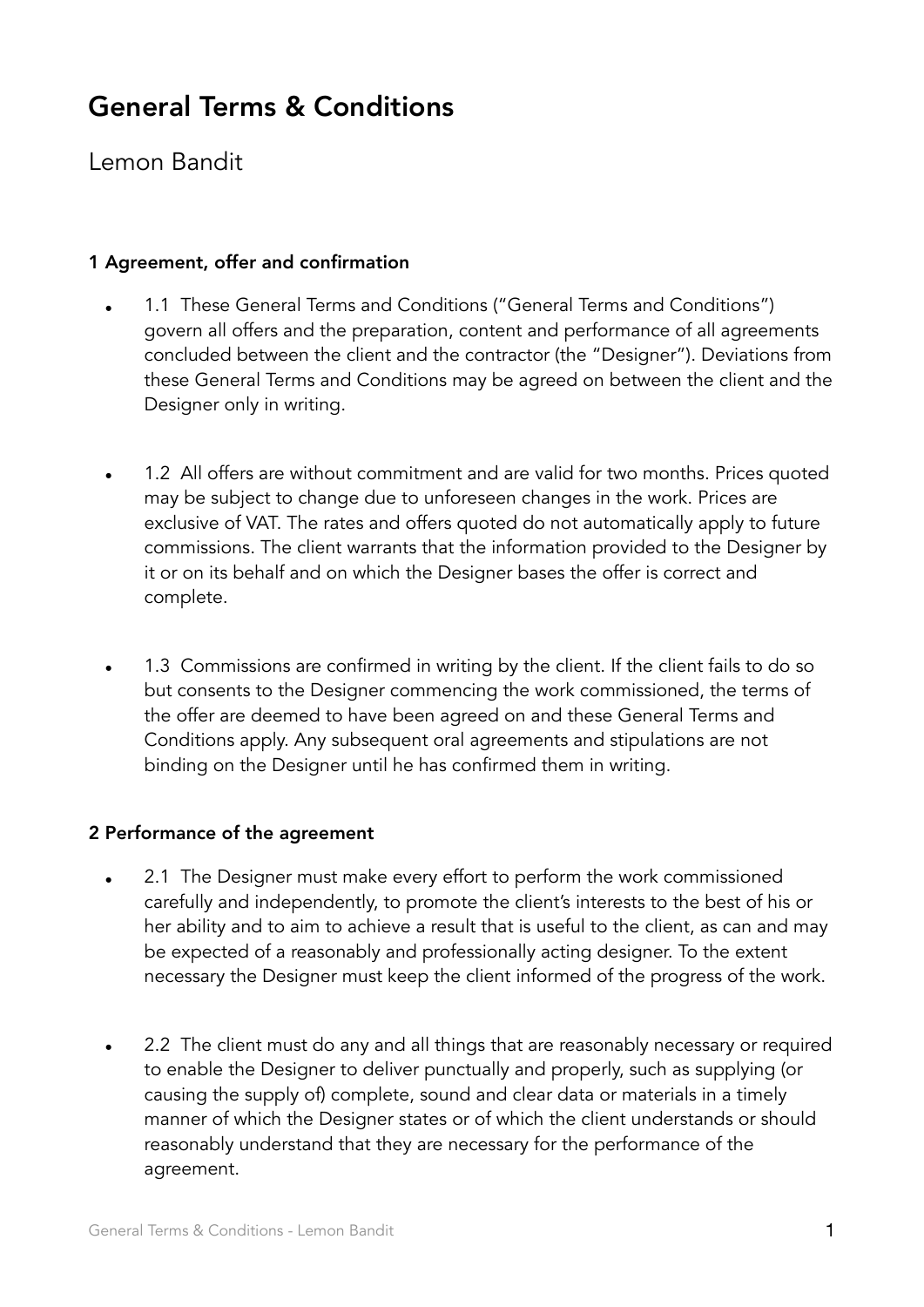- 2.3 Terms stated by the Designer for the performance of the work commissioned are approximations only, unless otherwise agreed in writing.
- 2.4 Unless otherwise agreed, the following do not form part of the work commissioned to the Designer:
	- performing tests, applying for permits and assessing whether the client's instructions comply with statutory or quality standards;
	- investigating any existing rights, including patents, trademarks, drawing or design rights or portrait rights of third parties; and
	- investigating the possibility of the forms of protection referred to in (b) for the Client.
- 2.5 Prior to performance, production, reproduction or publication, the parties must give each other the opportunity to check and approve the final draft, prototypes or galley proofs of the result.
- 2.6 Differences between the (final) result and the agreements made cannot serve as grounds for rejection, discount, damages or dissolution of the agreement if those differences are reasonably of minor importance, taking all the circumstances into account.

2.7 Any complaints must be filed with the Designer in writing at the earliest possible time but no later than ten business days after completion of the work commissioned, failing which the client is deemed to have accepted the result of the work commissioned in its entirety.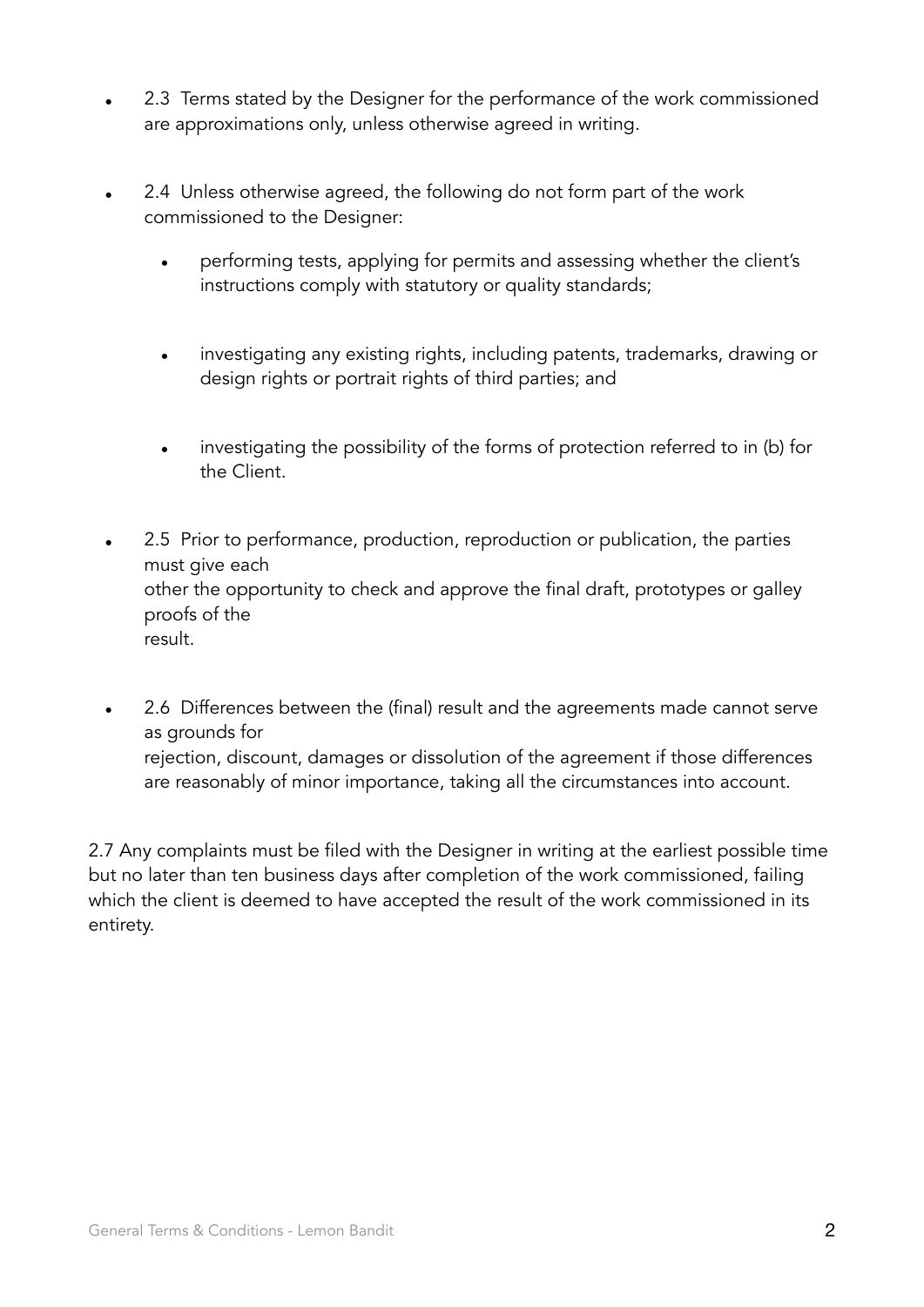## 3 Engagement of third parties

- 3.1 Unless otherwise agreed, instructions to third parties in the context of the performance of the work commissioned are given by or on behalf of the client. At the client's request the Designer may act as an agent for the client's account and risk. The parties may agree on a fee for such agency.
- 3.2 If the Designer provides an estimate of third-party costs at the client's request, that estimate is an approximation only. If required, the Designer may apply for quotations at third parties on the client's behalf.
- 3.3 If the Designer procures goods or services from third parties in the performance of the work commissioned, for the Designer's own account and risk and on the basis of an express agreement, whereby those goods or services are passed on to the client, these general conditions of and/or any separate agreements made with that supplier with regard to warranties and liability also apply to the client.
- 3.4 If the Designer gives commissions or instructions to production companies or other third parties in the client's name or otherwise, the client will confirm in writing at the Designer's request the approval referred to in Article 2.5 of these General Terms and Conditions.
- 3.5 The client may not engage any third parties without consultation with the Designer if that may influence the performance of the work commissioned as agreed on with the Designer. The Parties will consult, if necessary, as to which other contractors will be engaged and which work will be assigned to them.
- 3.6 The Designer is not liable for any errors or defects of products or services of third parties engaged by or on behalf of the client, irrespective of whether they have been introduced by the Designer. The client itself must hold those parties accountable. The Designer may assist in that regard if necessary.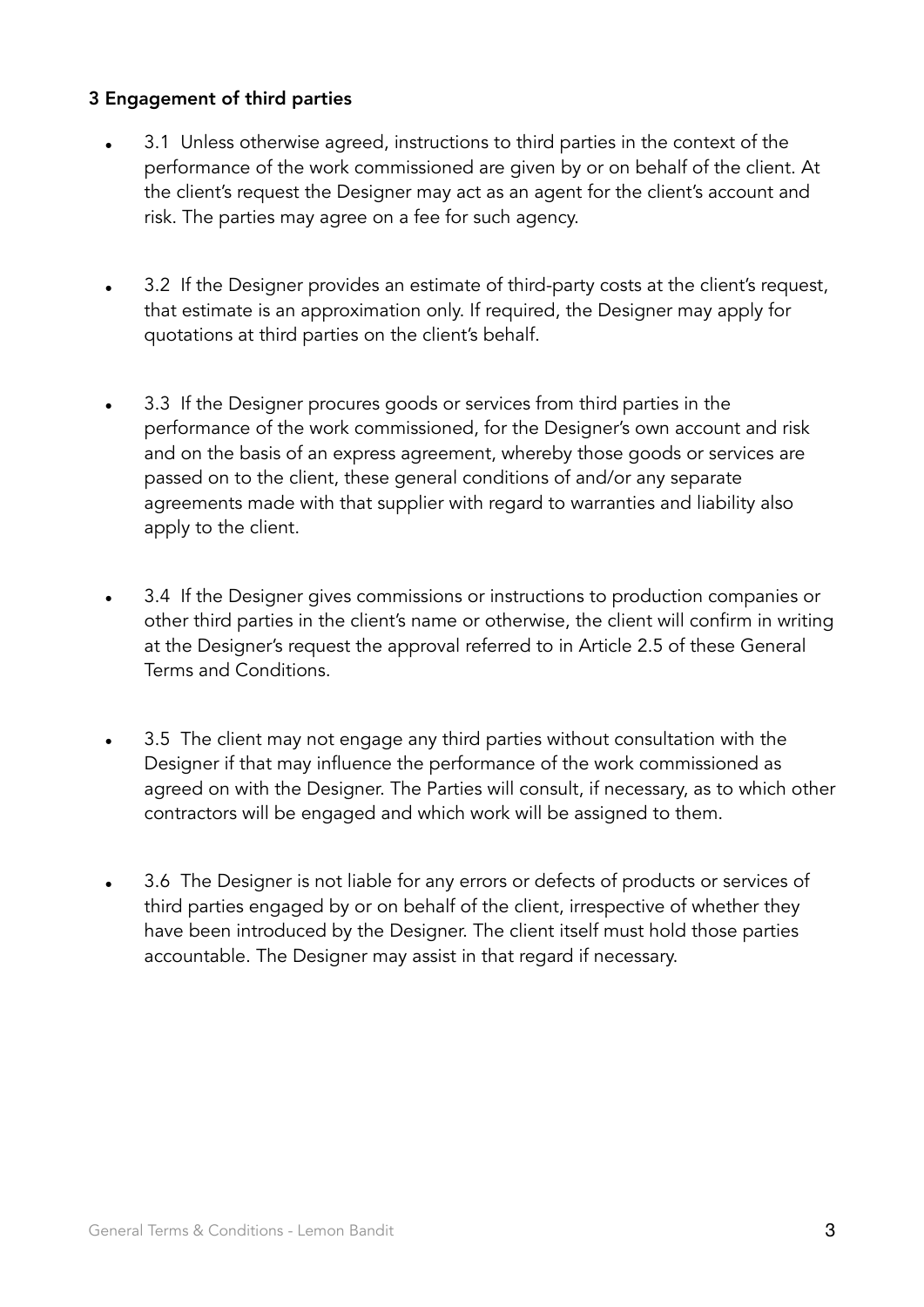## 4 Intellectual and other property rights

- 4.1 All intellectual property rights arising from the work commissioned including patents, trademarks, drawing or design rights and copyrights – in respect of the results of the work commissioned are vested in the Designer. Insofar as any of such rights can be acquired only by means of an application or registration, the Designer will have the sole and exclusive power to effect that application or registration, unless otherwise agreed.
- 4.2 The parties may agree that the rights referred to in paragraph 1 are transferred in whole or in part to the client. Such transfer and the conditions, if any, on which the transfer takes place must always be recorded in writing. Until the moment of transfer, a right of use is granted as regulated in Article 5 of these General Terms and Conditions.
- 4.3 The Designer is entitled at any time to imprint his name on or in, or to remove it from, the result of the work commissioned (or publicity related thereto) or to have his name imprinted on or in, or removed from, the result of the work commissioned, in a manner that is customary for that result. Without the Designer's prior consent the client may not publish or reproduce the result without identifying the Designer by name.
- 4.4 Unless otherwise agreed, the (original) results (such as designs, design sketches, drafts, advice, reports, budgets, estimates, specifications, design drawings, illustrations, photographs, prototypes, scale models, templates, prototypes, products and partial products, films audio and video or other presentations, source codes and other materials or (electronic) data files etc.) made by the Designer as part of the work commissioned remain the Designer's property, irrespective of whether they have been made available to the client or to third parties.
- 4.5 On completion of the work commissioned, neither the client nor the Designer will be under any custodian duty in respect of any of the materials and data used, unless otherwise agreed.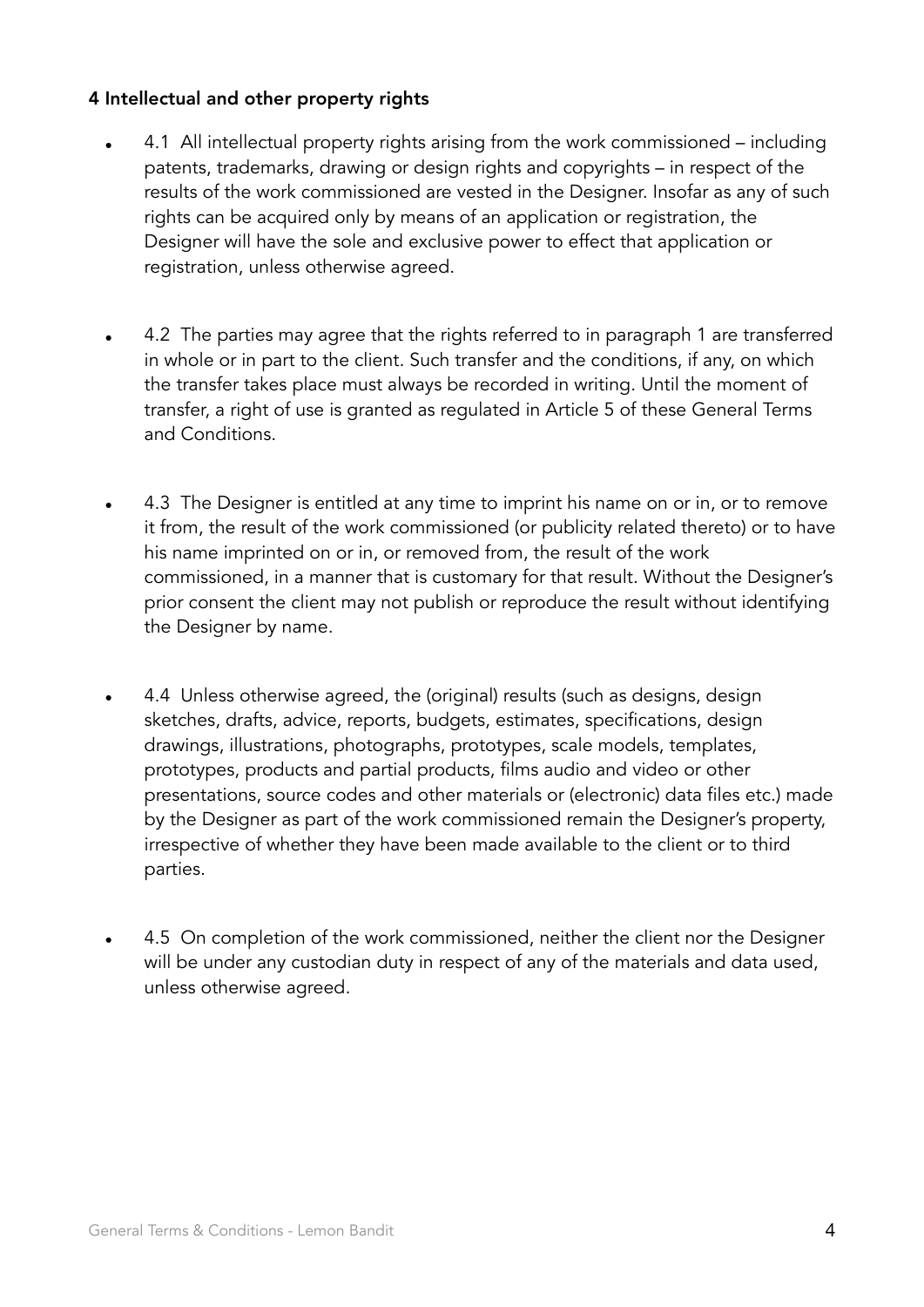#### 5 Use of the result

- 5.1 Once the client has fulfilled all his obligations under the agreement with the Designer, he acquires the right to use the result of the work commissioned in accordance with the agreed purpose. If no such specific purpose has been agreed on, the right of use is limited to that use of the design for which the commission was (manifestly) given. The right of use is exclusive, unless otherwise apparent from the nature of the agreement or otherwise agreed.
- 5.2 If the result also relates to works that are subject to third-party rights, the parties will make additional agreements on how the use of those works will be regulated.
- 5.3 Without the Designer's prior written consent, the client is not entitled to change the result of the work commissioned, or to use or reuse it in a broader or different manner than agreed, or to allow third parties to do so. The Designer may make that consent subject to conditions, including payment of a reasonable fee.
- 5.4 In the event of broader or different use on which no agreement was reached, including any modification, mutilation or infringement on the provisional or final result, the Designer is entitled to compensation on the grounds of infringement of his/her rights of at least three times the agreed fee, or a fee that is reasonably proportional to the infringement committed, without losing any other rights.
- 5.5 The client is not (or no longer) permitted to use the results made available, and any right of use granted to the client in the context of the work commissioned will lapse, unless the consequences conflict with the rules of reasonableness and fairness:
	- the moment that the client fails to perform or to fully perform his payment or other obligations under the agreement, or is otherwise in default;
	- if the work commissioned is terminated prematurely for the reasons referred to in Article 8.1 of these General Terms and Conditions; or
	- if the client is declared bankrupt, unless the rights in question have been transferred to the client in accordance with Article 4.2 of These General Terms and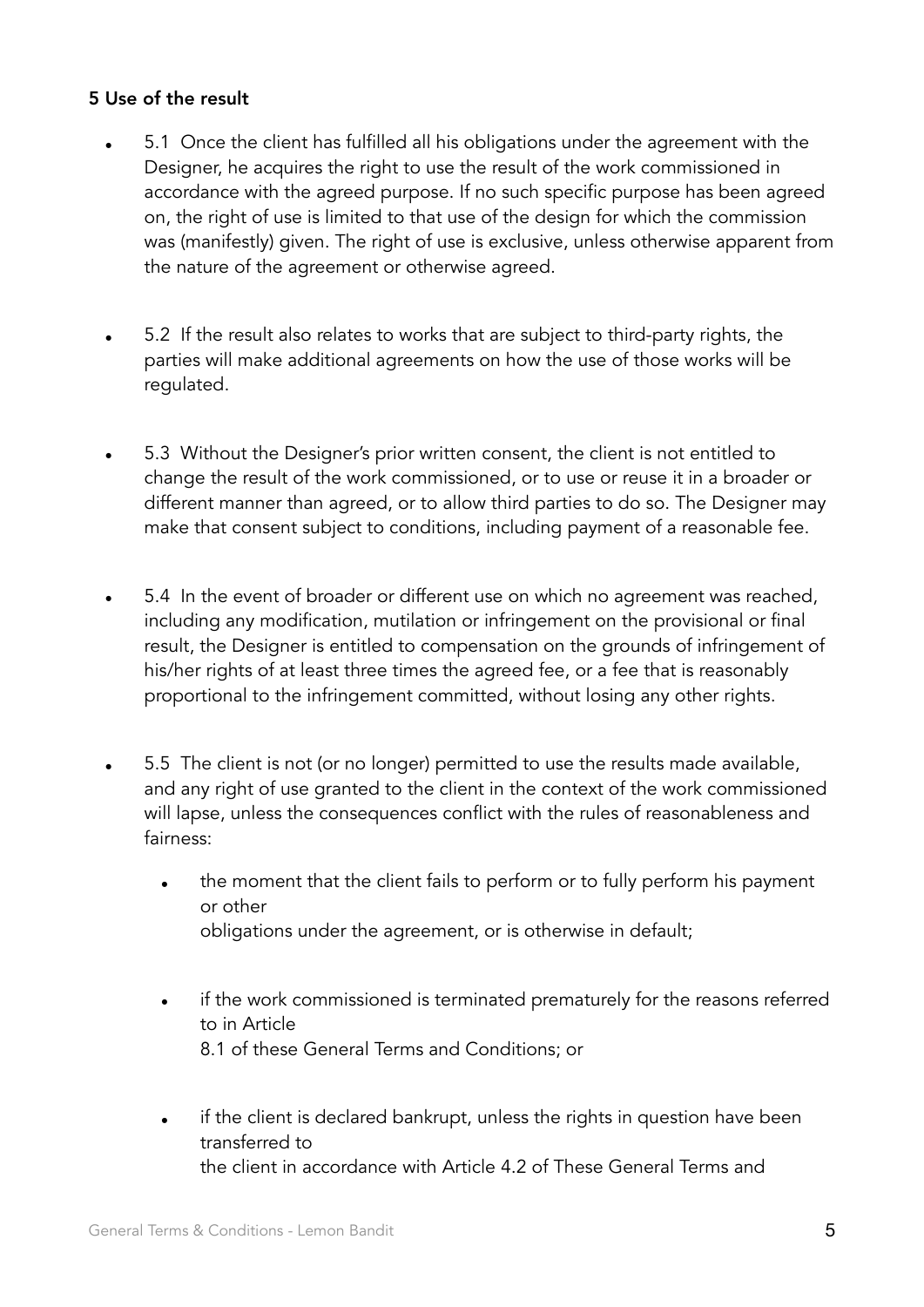Conditions.

• 5.6 With due observance of the client's interests, the Designer may use the results at his

discretion for his own publicity, to secure commissions, for promotional purposes, including competitions and exhibitions, etc., and to obtain them on loan, if physical results are involved.

## 6 Fees and additional costs

- 6.1 The Designer is entitled to a fee for the performance of the work commissioned. That fee may consist of an hourly rate, a consultancy fee, a fixed amount, whether or not related to the project sum, or any other fee agreed on between the parties.
- 6.2 In addition to payment of the agreed fee, the Designer is entitled to reimbursement of any costs incurred by him in the performance of the work commissioned, such as administrative overheads, travel and accommodation expenses, costs of prints, copies, (galley) proofs and prototypes, and costs of third parties related to advice, production, supervision, etc. Those costs must be itemised beforehand to the extent possible, unless a mark-up percentage is agreed on.
- 6.3 If the Designer is required to perform more or other work due to late delivery or non-delivery of complete, sound and clear information and/or materials, any change or error in instructions or briefings, or any external circumstances, such additional work is charged separately on the basis of the Designer's usual fees. The Designer will then inform the client accordingly beforehand, unless that is impossible due to circumstances or the nature of the work does not allow any delay.
- 6.4 If the performance of the work commissioned is delayed or interrupted due to circumstances beyond the Designer's control, the costs involved, if any, are payable by the client. The Designer must attempt to limit those costs to the extent possible.

#### 7 Payment and suspension

7.1 All payments must be made without any deduction, set-off or suspension within 30 days of the invoice date, unless otherwise agreed in writing or stated in the invoice.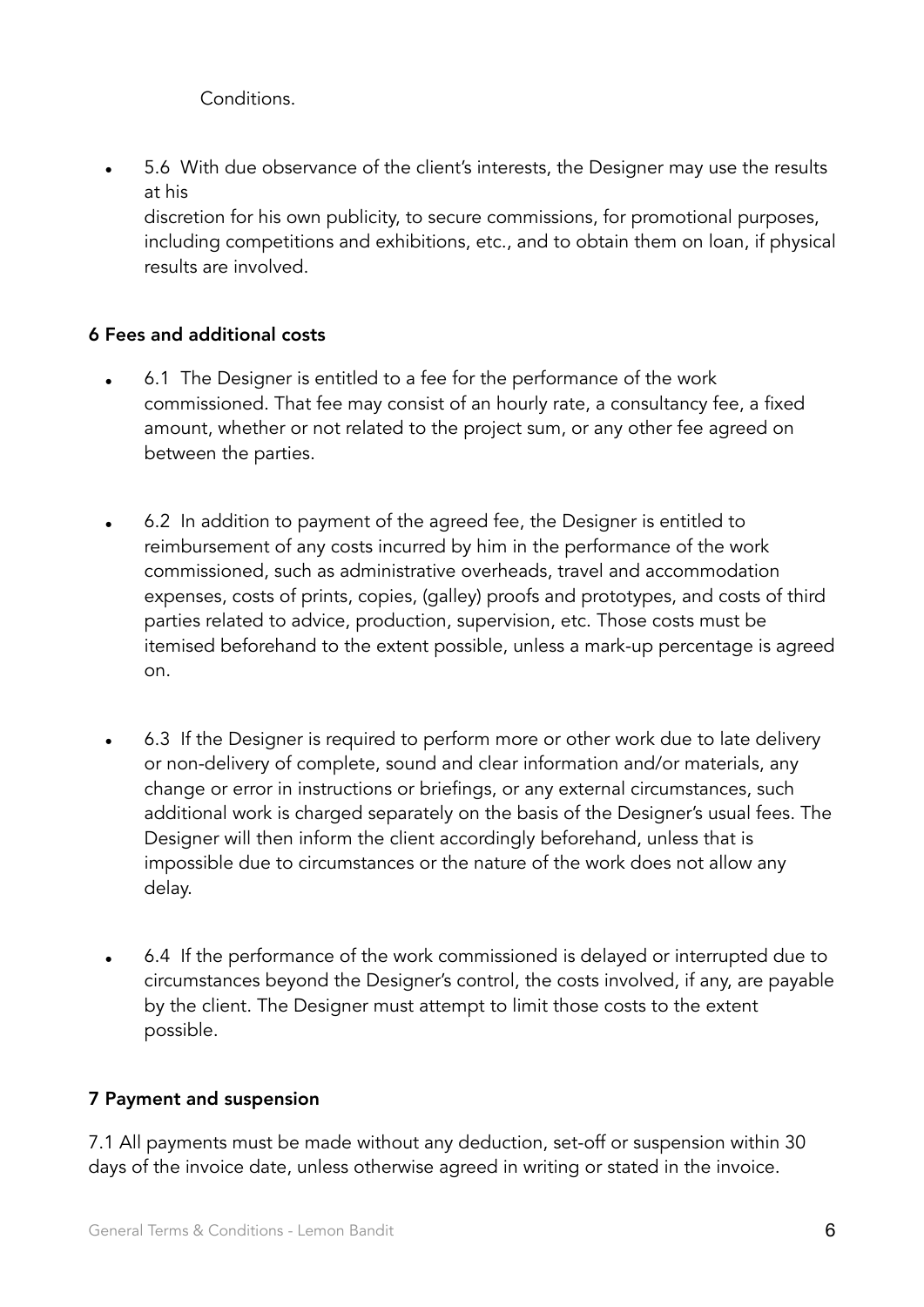- 7.2 All goods delivered to the client remain the Designer's property until all the amounts that the client owes the Designer under the agreement concluded between the parties have been paid to the Designer.
- 7.3 If the client fails to pay all or part of the amounts due, it owes statutory interest and out-of- court costs of collection, amounting to at least 10% of the invoice amount, subject to a minimum of  $\epsilon$  150, excluding VAT.
- 7.4 The Designer must arrange for timely invoicing. In consultation with the client the Designer may charge the agreed fee and costs as an advance, in the interim or periodically.
- 7.5 The Designer may suspend the performance of the work commissioned after the term for payment has expired and the client, after a written demand to make payment within 14 days, fails to make that payment, or if the Designer is forced to conclude on the grounds of a statement or act on the part of the client that payment will not be made.

## 8 Notice of termination and dissolution of the agreement

- 8.1 If the client gives notice of termination of the agreement, without any breach on the part of the Designer, or if the Designer dissolves the agreement on the grounds of breach by the client in the performance of the agreement, the client is liable for damages in addition to the Designer's fee and the costs incurred in connection with the work performed until that time. In this context any conduct by the client on the grounds of which the Designer cannot reasonably be required to complete the work commissioned is also regarded as breach.
- 8.2 The damages referred to in the preceding paragraph of this Article include at least the costs arising from obligations undertaken by the Designer in his own name with third parties for the performance of the work commissioned, as well as at least 30% of the balance of the fee that the client would owe the Designer if the work commissioned were completed in full.
- 8.3 Both the Designer and the client have the right to terminate the agreement in whole or in part with immediate effect, and all amounts due are payable immediately, if a petition in bankruptcy or a petition for a suspension or provisional suspension of payment or for application of the debt rescheduling arrangement is filed in respect of the other party.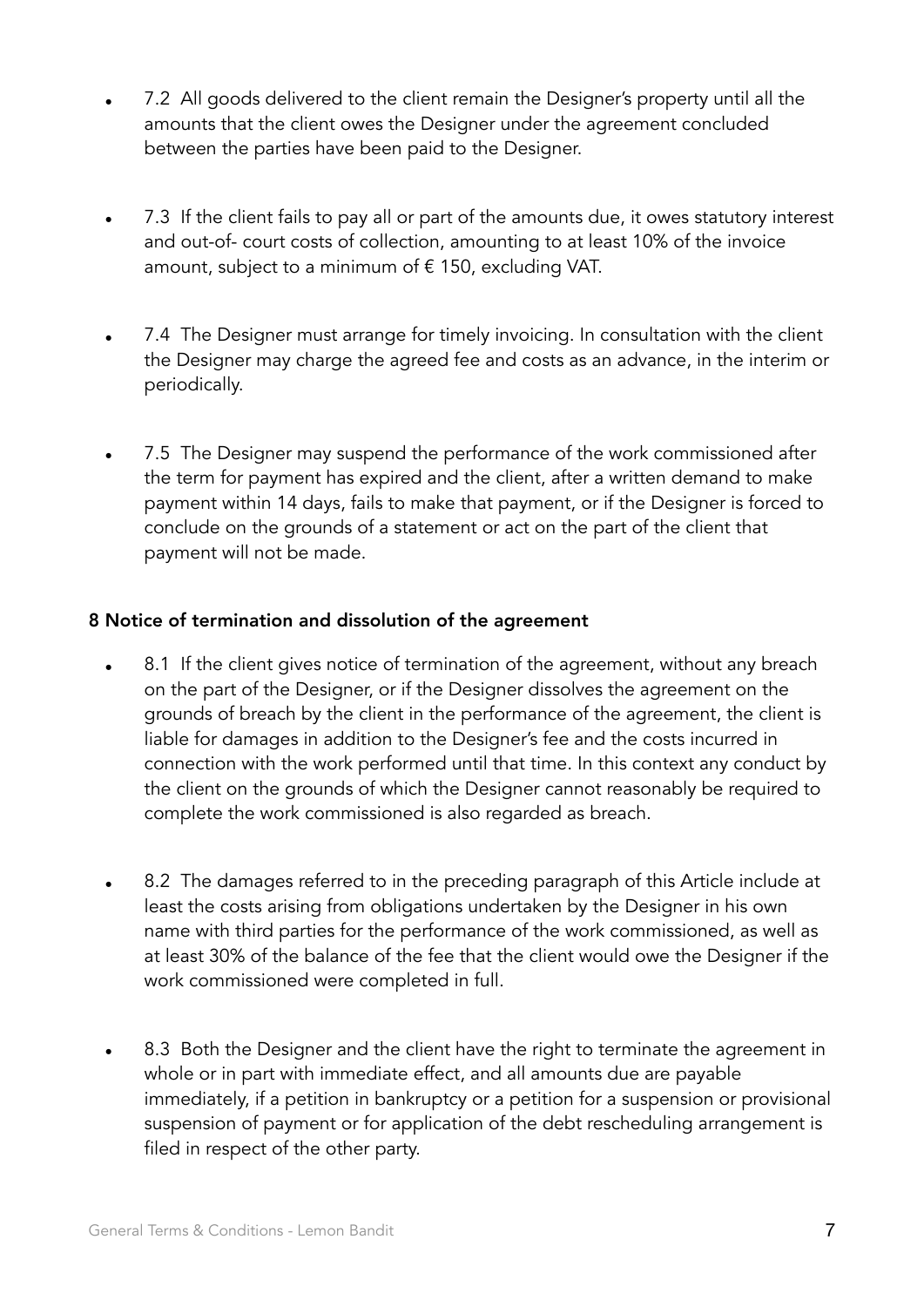• 8.4 If the Designer's work consists of recurrently performing work of a similar nature, a continuing performance agreement is involved, unless otherwise agreed in writing. Such an agreement may be terminated only by written notice given while observing a reasonable notice period of no less than three months, during which period the client must continue to purchase the customary amount of work from the Designer or must provide financial compensation.

#### 9 Warranties and indemnities

- 9.1 The Designer warrants that the result has been designed by him or her or on his or her behalf and, if the result is copyright-protected, that the Designer is the author within the meaning of the Auteurswet (Dutch Copyright Act) and as the copyright owner has power of disposition of the work. The Designer warrants that, as far as he/she knows or reasonably ought to know, the result of the work commissioned does not infringe any third-party rights and is not otherwise unlawful.
- 9.2 If the client uses the results of the work commissioned, it indemnifies the Designer or persons engaged by the Designer in the performance of the work commissioned against any third-party claims arising from the application or use of the result of the work commissioned. This is without prejudice to the Designer's liability towards the client for failure to comply with the warranties referred to in the preceding paragraph and any other liability as referred to in Article 10 of these General Terms and Conditions.
- 9.3 The client indemnifies the Designer against any claim or action relating to intellectual property rights in materials or information supplied by the client and used in the performance of the work commissioned.

## 10 Liability

10.1 In the event of breach, the Designer must first be given written notice of default, setting a reasonable term in which to perform his/her obligations, to correct any errors or to limit or reverse the loss.

10.2 The Designer is liable towards the client only for direct damage attributable to the Designer. The Designer's liability for indirect damage, including consequential damage, loss of profits, loss savings, mutilated or lost data or materials, or damage due to business interruption is excluded.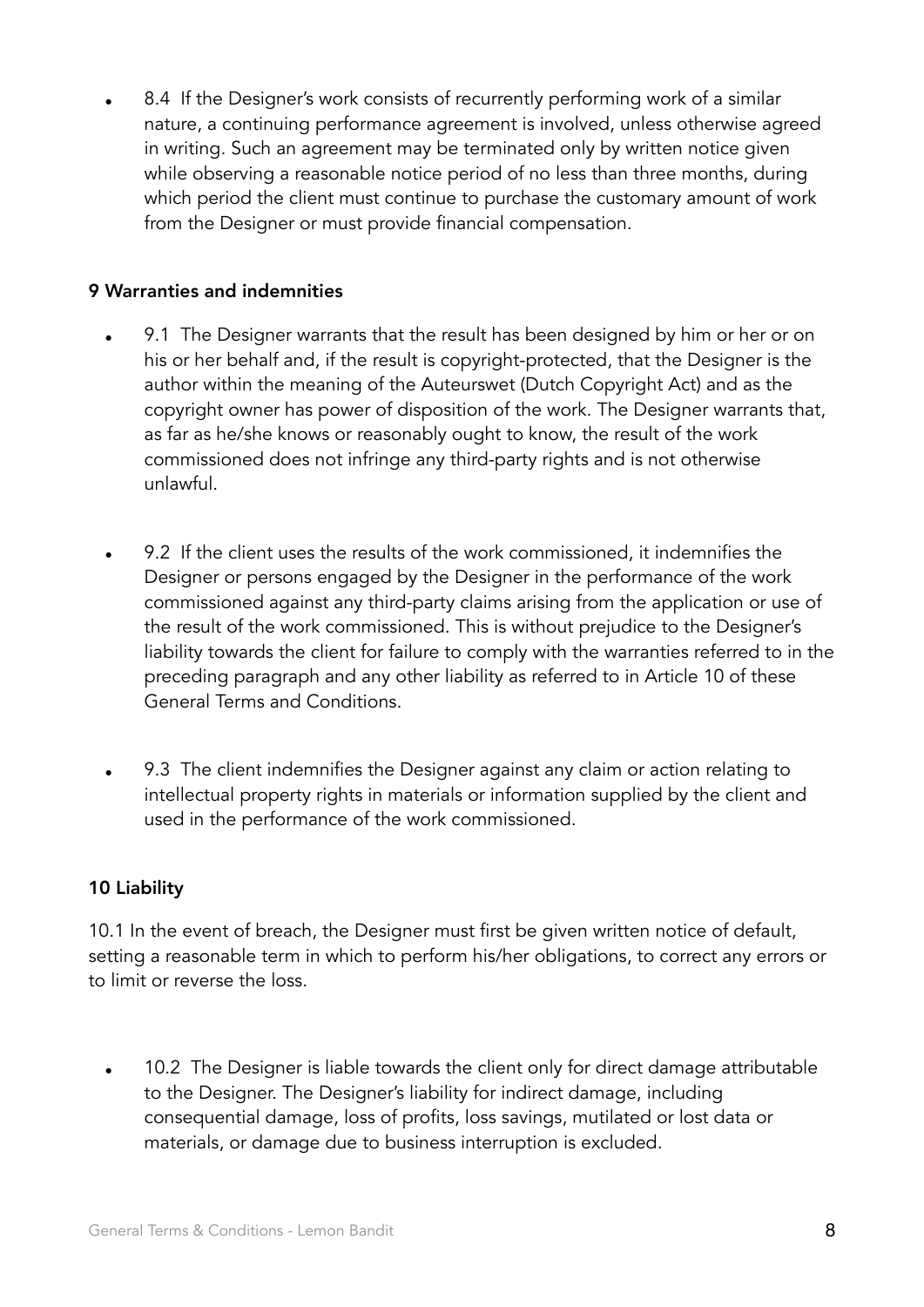- 10.3 Except in the event of intent or wilful recklessness on the part of the Designer, the Designer's liability is limited to the fee that he or she charged for the work commissioned, or in any event the part of the work commissioned to which the liability relates. That amount may not exceed EUR 75,000 and may in no event be higher than the benefit paid to the Designer by the insurance company in the case in question. The amount for which the Designer is liable in the case in question is reduced by any sums insured by the client.
- 10.4 Any and all liability expires two years from the date on which the work commissioned has ended on the grounds of completion, termination or dissolution.

#### 11 Other provisions

- 11.1 If the client wishes to commission the work at the same time to parties other than the Designer, or has previously already commissioned the work to another party, it must inform the Designer accordingly, stating the names of those third parties.
- 11.2 The client is not permitted to transfer or assign to third parties any of the rights under an agreement concluded with the Designer, except in the event of transfer of the client's entire business or with the Designer's written consent.
- 11.3 Both parties must keep confidential any and all confidential information, facts and circumstances that come to their knowledge in the context of the work commissioned, from each other or from any other source, of which they can reasonably understand that their publication or disclosure to third parties might damage the Designer or the client. The same duty of confidentiality in respect of such facts and circumstances must be imposed on any third parties engaged in the performance of the work commissioned.
- 11.4 If any provision of these General Terms and Conditions is void or voided, the other provisions of these General Terms of Conditions continue to apply in full. In that case the parties will consult in order to agree on new provisions to replace the void or voided provisions that are as closely as possible in keeping with the purpose and scope of the void or voided provisions.
- 11.5 The headings of these General Terms and Conditions have been included for easy reference only and do not form part of these General Terms and Conditions.